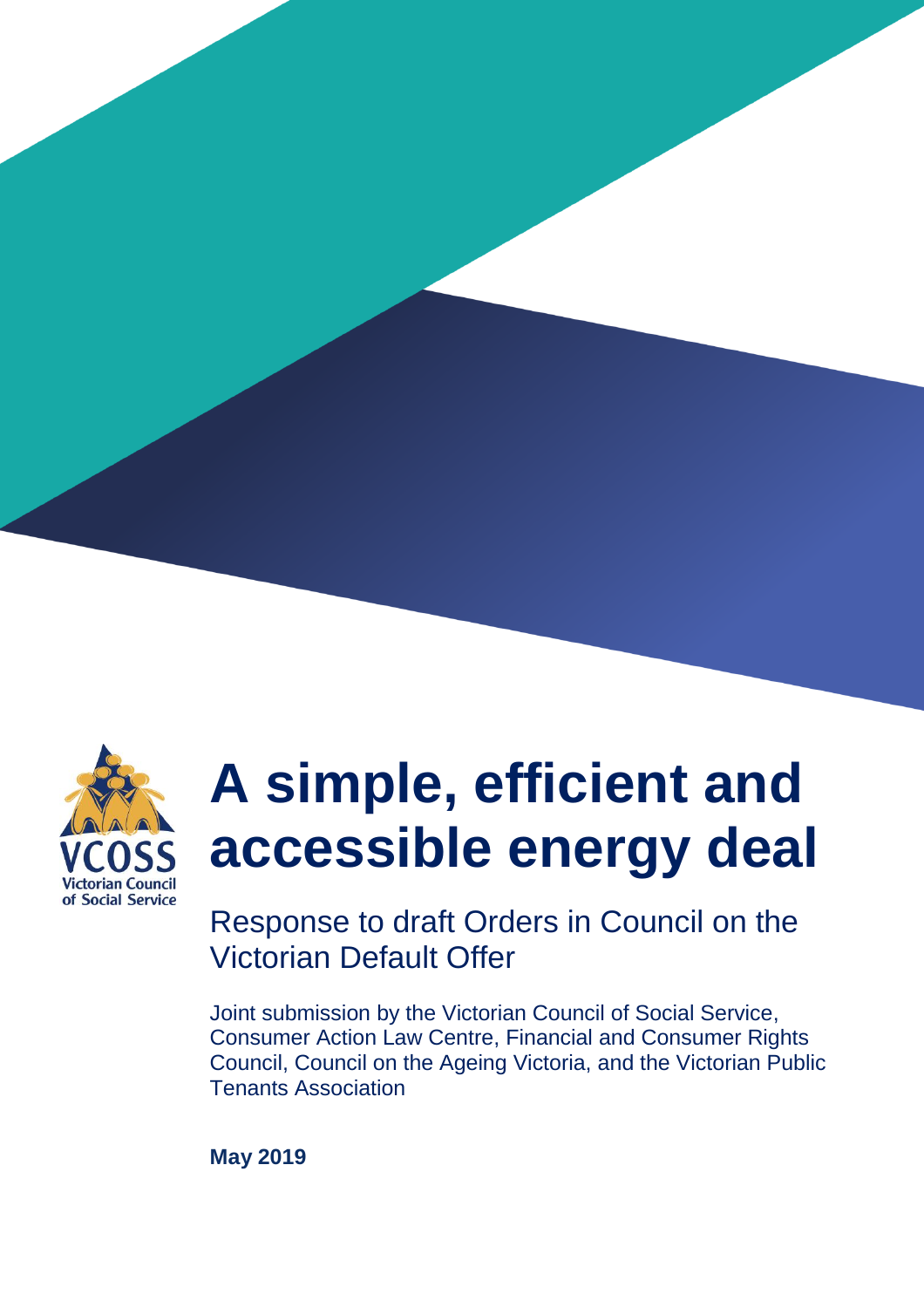**The Victorian Council of Social Service is the peak body of the social and community sector in Victoria.** 

**VCOSS members reflect the diversity of the sector and include large charities, peak organisations, small community services, advocacy groups and individuals interested in social policy.** 

**In addition to supporting the sector, VCOSS represents the interests of Victorians experiencing poverty and disadvantage, and advocates for the development of a sustainable, fair and equitable society.**

**/vcoss**

**@vcoss**

- 
- **vcoss.org.au**

**This submission was prepared by Emma O'Neill in collaboration with VCOSS members and authorised by VCOSS CEO Emma King.**

**A fully accessible version is available online at [vcoss.org.au/policy/](https://vcoss.org.au/category/policy/)**



**VCOSS acknowledges the traditional owners of country and pays respect to past, present and emerging Elders.**

**This document was prepared on the lands of the Kulin Nation.**

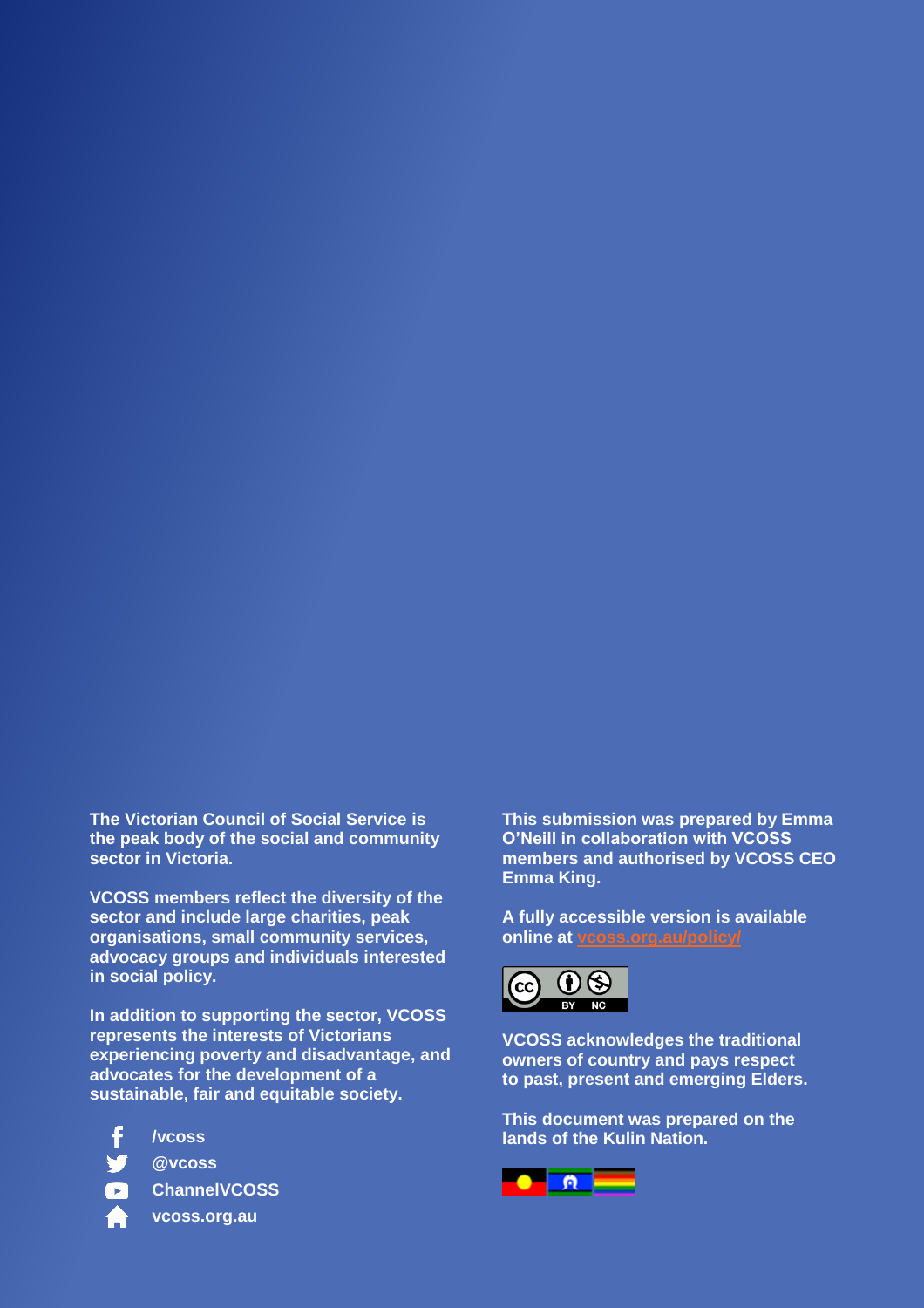## **Contents**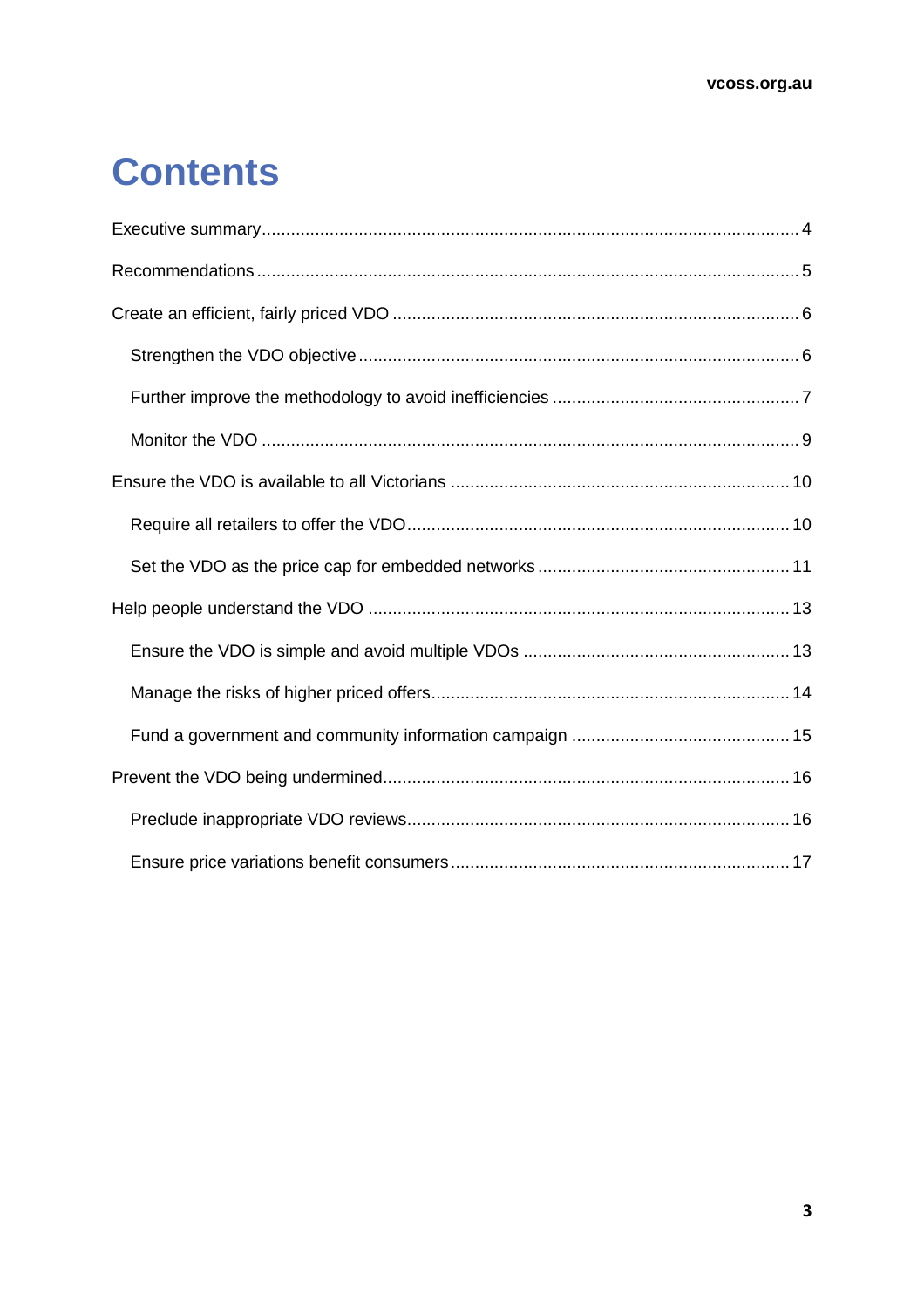## <span id="page-3-0"></span>**Executive summary**

This submission has been prepared by the Victorian Council of Social Service, Consumer Action Law Centre, Financial and Consumer Rights Council, Council on the Ageing Victoria, and the Victorian Public Tenants Association. We welcome consultation by the Department of Environment, Land, Water and Planning (DELWP) on Draft Orders in Council to implement the Victorian Default Offer (VDO).

The VDO is a critical measure to improve energy affordability, and we welcome the Victorian Government's leadership on this reform. The Victorian energy market is currently dysfunctional. The retail costs component of bills is the highest in the country, and average profit margins of 11 per cent are some of the highest in the world. A deliberately complex and confusing market is allowing retailers to charge people more than necessary for an essential service.<sup>1</sup>

The current market operates as a 'game' where there are winners and losers. Active, informed consumers pay lower prices, and those who cannot engage with the market pay higher prices. There is very little data on how these two groups divide among socioeconomic lines. Some low-income or vulnerable households may be shopping around for good deals, or assisted by community organisations to do so. However, many face entrenched barriers to engagement, such as a lack of internet access, literacy or language barriers, major financial stresses, or common life pressures such as long working hours and caring responsibilities. Some of the most vulnerable people in Victoria are effectively excluded from the competitive market and better value deals, such as those who cannot pay bills on time or online and those with low credit scores. Low-income households end up paying some of the highest electricity prices.<sup>2</sup> The VDO is therefore an important option for people who can't play the game.

The Orders in Council will 'make or break' the VDO. They are critical to determining whether, in practice, the VDO is a 'simple, trusted and reasonably priced electricity option that safeguards consumers unable or unwilling to engage in the electricity market', as the Victorian Government intends. In this submission we comment on how the Victorian Government can ensure the VDO actually delivers for Victorians, including by:

- strengthening the VDO objective, to ensure the VDO is efficiently and fairly priced
- requiring all energy retailers to offer the VDO

- establishing a simple VDO, and preventing the proliferation of multiple VDOs
- requiring retailers to disclose how higher priced deals compare to the VDO.

<sup>1</sup> Australian Competition and Consumer Commission, *Restoring electricity affordability and Australia's competitive advantage*, Retail Electricity Pricing Inquiry—Final Report, June 2018, 8-9, 25-26; P Faulkner, T Mulder and J Thwaites, *Independent Review of the Electricity and Gas Retail Markets in Victoria,* 2017, ix-x.

<sup>2</sup> Australian Competition and Consumer Commission, *Restoring electricity affordability and Australia's competitive advantage*, Retail Electricity Pricing Inquiry—Final Report, June 2018, 294.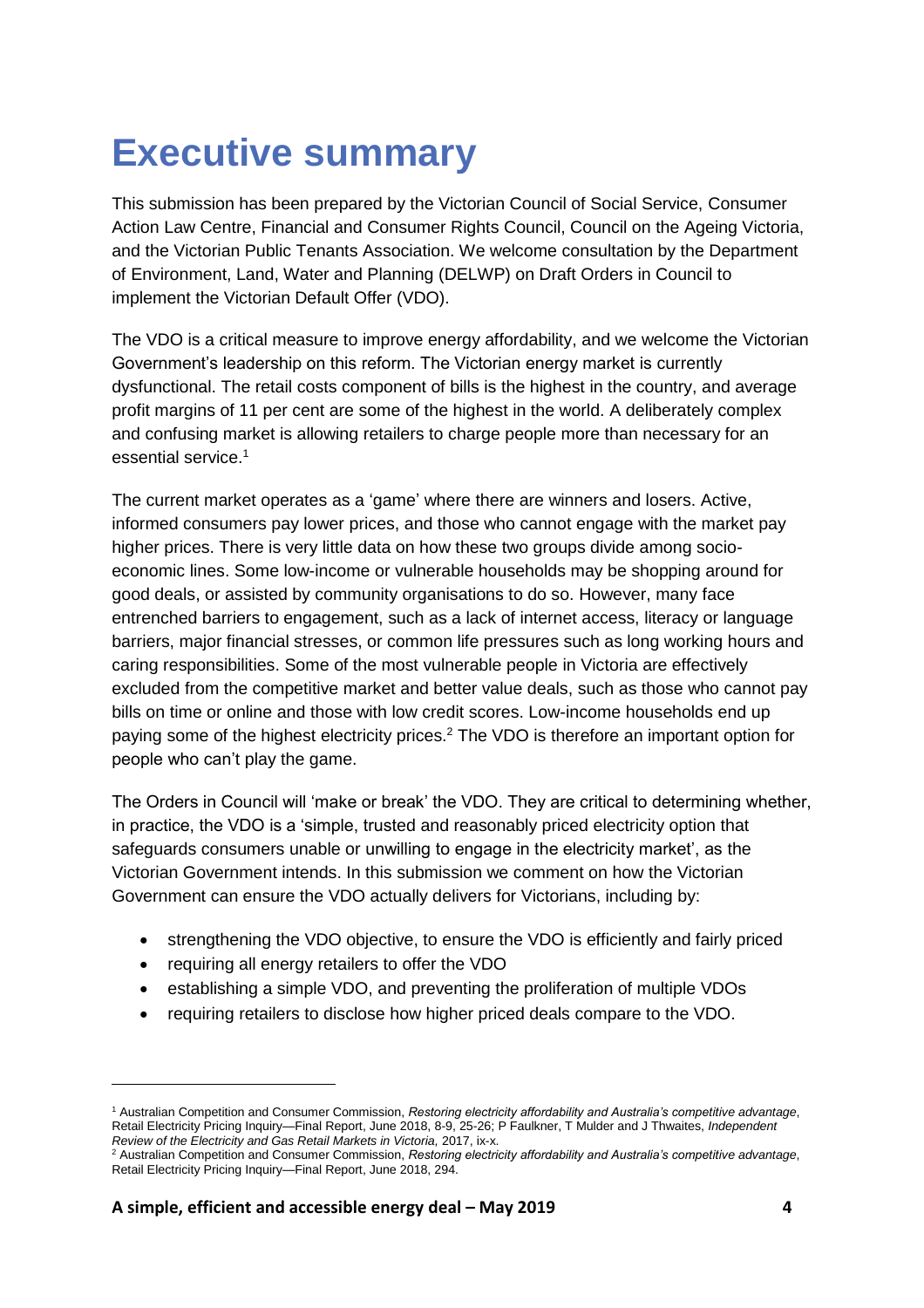## <span id="page-4-0"></span>**Recommendations**

#### **Create an efficient, fairly priced VDO**

- Strengthen the VDO objective to ensure the VDO is efficiently and fairly priced.
- Require the ESC to test any benchmarked costs against other measures of efficiency and adopt the lowest costs in any range, unless retailers can show some real increase in customer value justifying higher costs.
- Require the ESC's determination of wholesale costs to have regard to the principle that those costs should not be based on excessive transfer pricing.
- Fund the ESC to monitor the VDO to ensure its objective is being achieved.

#### **Ensure the VDO is available to all Victorians**

- Require all energy retailers to offer the VDO to any customer who requests it.
- Cap energy prices in embedded networks at the level of the VDO for the local distribution zone, and enforce the price cap.
- Provide embedded network customers with at least the same consumer protections as customers purchasing energy from licensed retailers.

#### **Help people understand the VDO**

- Prevent the proliferation of multiple VDOs within distribution zones and within and among retailers, and require retailers to use standardised terminology to describe the VDO.
- For offers priced above the VDO, require retailers to disclose the VDO's availability, and how the higher pricing compares to the VDO price.
- Reach agreement with energy retailers to switch customers to the VDO (or adjust pricing to VDO level) where customers entered into offers priced above the VDO prior to 1 July 2019.
- Fund an ongoing government and community information campaign to promote the VDO, including a government VDO information sheet with energy bills.

#### **Prevent the VDO being undermined**

- Ensure VDO price determinations can only be subject to judicial review, and fund community organisations to participate in review processes where necessary.
- Require any variations to VDO prices to satisfy the methodology for VDO price determinations, and monitor for circumstances where it would be appropriate to lower the VDO price.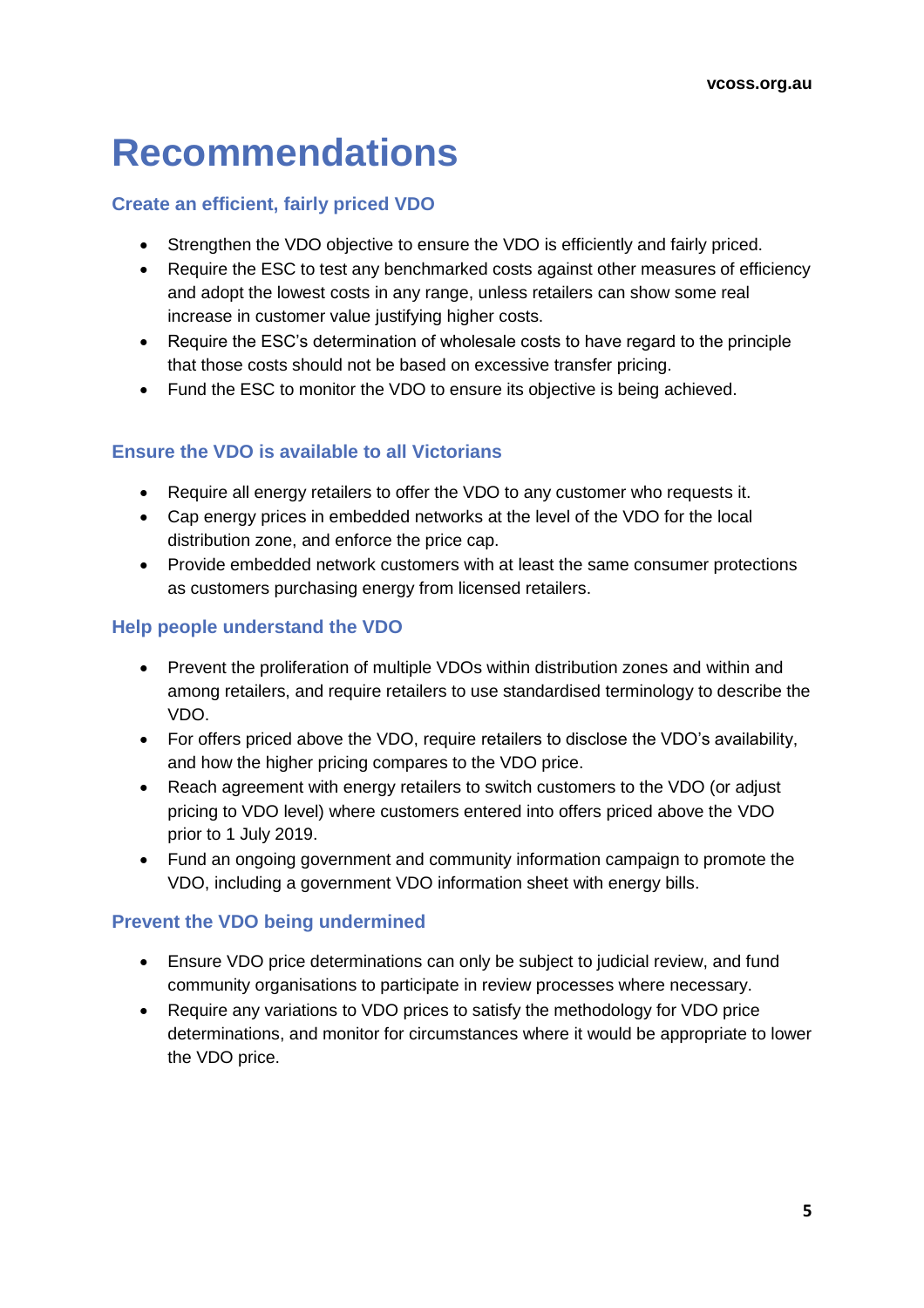## <span id="page-5-0"></span>**Create an efficient, fairly priced VDO**

## <span id="page-5-1"></span>**Strengthen the VDO objective**

#### **Recommendation**

Strengthen the VDO objective to ensure the VDO is efficiently and fairly priced.

The VDO's proposed objective is to '*provide a simple, trusted and reasonably priced electricity option that safeguards consumers unable or unwilling to engage in the electricity market*'. We support this objective, but consider it can be made more consistent with the terms of reference by also referring to a fairly and efficiently priced electricity option.

The Victorian Government stated in the terms of reference that it intends the VDO to provide a 'fairer-priced' electricity offer.<sup>3</sup> Fairness can be pursued through an efficiently priced VDO, by ensuring people are not paying more than is efficient to deliver an energy service. It is clear from clause 11 of the Draft Order that efficiency is a fundamental component of the VDO, and should therefore be expressly referred to in the VDO objective.

We support the objective of the VDO to safeguard consumers unable or unwilling to engage in the electricity market. A large proportion of customers are disengaged $4$  and face ongoing barriers to engagement, such as digital exclusion, a lack of time or capacity to navigate a complex market, limited English language skills or difficult life circumstances. Even when people do engage they can still overpay for energy. The fact that most Victorians are on market offers tells us little about the prices they are actually paying, given the wide range of market offer prices. Further, as the Brotherhood of St Laurence has found in their energy brokerage service, the cheapest, most competitive deals are unavailable to many people, such as those who cannot pay bills on time or online and those with low credit scores.<sup>5</sup>

The terms of reference also intend for the VDO to not impede the benefits experienced by people 'active in the market'. Consistent with the ESC's draft advice, we understand this to mean the VDO is not intended to be a single, mandatory price to the exclusion of all others.<sup>6</sup> It does not appear necessary to build this intent into the VDO objective, as other aspects of Victorian energy policy will ensure the VDO operates alongside market offers.

<sup>3</sup> 'Fair Pricing in the Energy Market': Terms of Reference for the Essential Services Commission, 14 December 2018.

<sup>4</sup> Newgate Research for Australian Energy Market Commission, *Consumer research for nationwide review of competition in retail energy markets*, June 2014, 38-44; Australian Competition and Consumer Commission, *Restoring electricity affordability and Australia's competitive advantage*, Retail Electricity Pricing Inquiry—Final Report, June 2018, xi-xii.

<sup>5</sup> Brotherhood of St Laurence, 'Submission regarding Victorian Default Offer draft advice', 1.

<sup>6</sup> Essential Services Commission, *Victorian Default Offer to apply from 1 July 2019*, Draft advice, 8 March 2019, 12.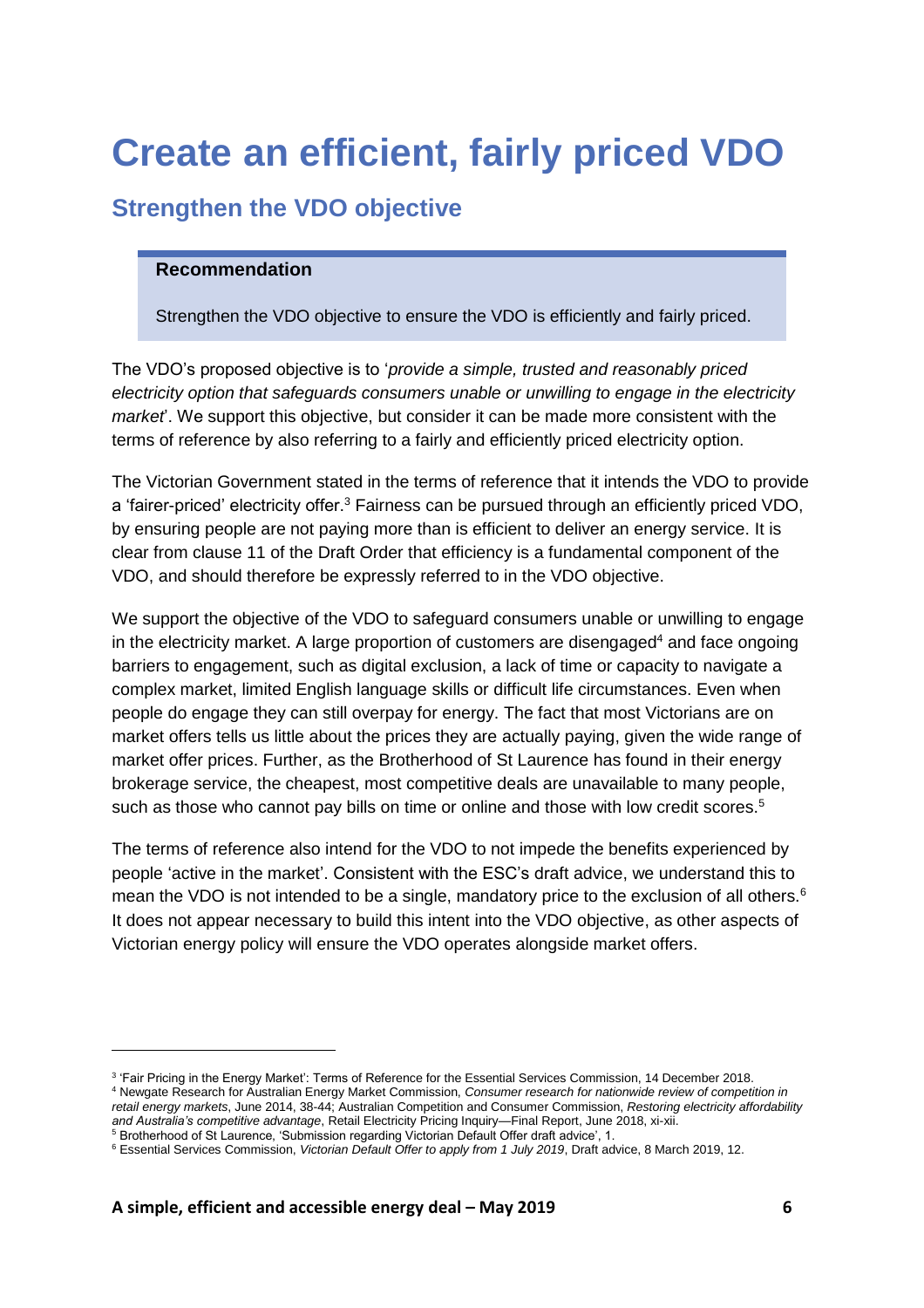Efficiency, and related objectives of fairness and reasonableness, benefit all energy customers, whether they receive the VDO or another offer. As noted in our previous submission, an efficiently priced VDO means a) VDO customers will receive a 'fair' price, and b) those on offers priced below the VDO are more likely to receive a good value deal involving genuine discounts based on additional retailing efficiencies, rather than artificially inflated base rates. In the current market, standing offers have been excessively priced to enable high headline discount rates.<sup>7</sup>

An efficiently priced VDO can still allow room for lower priced offers and give people an incentive to engage. With the VDO's introduction, some retailers may see little change to their pricing structures, while others may sacrifice profit margin to sustain cheaper offers, pursue further efficiencies in their marketing or retail operations to provide scope for lower priced offers, or use other strategies. The VDO objective and methodology should not seek to preempt how lower priced offers can be made.

### <span id="page-6-0"></span>**Further improve the methodology to avoid inefficiencies**

#### **Recommendations**

Require the ESC to test any benchmarked costs against other measures of efficiency and adopt the lowest costs in any range, unless retailers can show some real increase in customer value justifying higher costs.

Require the ESC's determination of wholesale costs to have regard to the principle that those costs should not be based on excessive transfer pricing.

We support the ESC being responsible for future VDO price determinations from 1 January 2020, and the proposed price-setting methodology set out in clause 11 of the Draft Order. We support the ESC having to take certain matters into regard in determining what constitutes 'modest' customer acquisition and retention costs (CARC), including:

- the principle that activities giving rise to CARC should be directly relevant to CARC
- the principle that those activities, and the costs of those activities, should not be excessive, unnecessary or unreasonable.

We interpret these principles as subsets of the overall requirement to ensure CARC is set at an efficient level, but request clarification that this is the intention. The Victorian Government should avoid a situation where 'reasonable' or 'necessary' costs could be added to the VDO even if they are not efficient. We also request clarification of how 'modest' CARC is to be determined when there is an overall requirement to base the VDO price on the efficient costs

<sup>7</sup> Australian Competition and Consumer Commission, *Restoring electricity affordability and Australia's competitive advantage*, Retail Electricity Pricing Inquiry—Final Report, June 2018, v.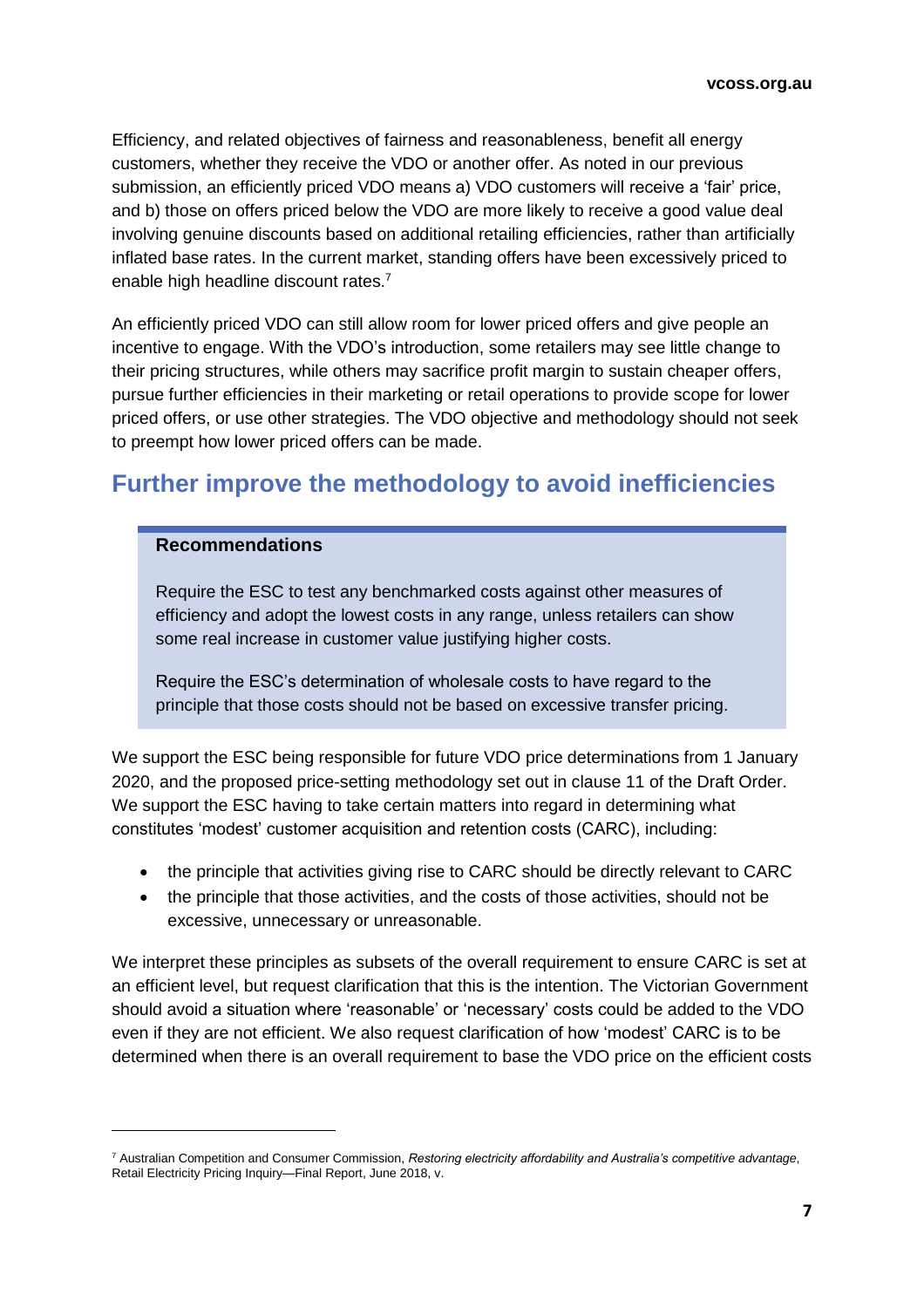of a retailer. If there is a conflict between 'modest' and efficient CARC, we suggest efficiency must prevail, given the overall requirement for the VDO to be based on efficient costs.

We also support the ESC having regard to the following principles when determining the maximum retail margin:

- the margin must not compensate retailers for risks that are compensated elsewhere in the VDO
- the margin must not be excessive
- the margin must be reasonable in all the circumstances.

However, we again request clarification that efficiency is the primary objective, and that these principles help establish an efficient maximum retail margin.

We strongly support the ESC not being required to base the VDO price on the actual costs of a retailer or the actual retail margin. A reference to actual costs could build in the very inefficiencies the VDO is trying to combat. To further avoid building-in inefficiencies, the Draft Order should also include a requirement to test any benchmarked costs against other measures of efficiency and adopt the lowest costs in any range, unless retailers can show some real increase in customer value justifying higher costs. In our previous submission, we explained why benchmarking costs against retailer data is likely to incorporate existing inefficiencies and not fulfill the VDO's intent. $8$  For example, this is an issue with the retail costs calculation for the first VDO, which will be based on ACCC analysis of retailer data, previous regulatory decisions, and data reported to the market. If the ESC uses costs benchmarks, these should be tested, as relevant, against historical and jurisdictional data, costs in comparable industries and other efficiency measures.

We also recommend that when determining wholesale costs, the ESC should have regard to the principle that those costs should not be based on excessive transfer pricing (i.e. where retailers with wholesale arms transfer electricity internally at particularly high prices). The ACCC found some wholesale businesses apply a very high premium when transferring electricity internally, which is passed on to customers through retail pricing. The ACCC concluded 'the combination of relatively high retail margins for the big three and a persistent ability to set transfer prices above generation costs suggests that the retail market is not imposing a significant competitive constraint on the big three'.<sup>9</sup> The ESC could monitor for excessive transfer pricing and seek to avoid these inefficiencies; for example, by developing benchmarks based on underlying generation costs.

<sup>8</sup> Victorian Council of Social Service, Consumer Action Law Centre, Financial and Consumer Rights Council, and Council on the Ageing Victoria, *Fair Energy Outcomes for Victorians—Response to the Essential Services Commission Draft Advice on the Victorian Default Offer Methodology*.

<sup>9</sup> Australian Competition and Consumer Commission, *Restoring electricity affordability and Australia's competitive advantage*, Retail Electricity Pricing Inquiry—Final Report, June 2018, 125-128, 147.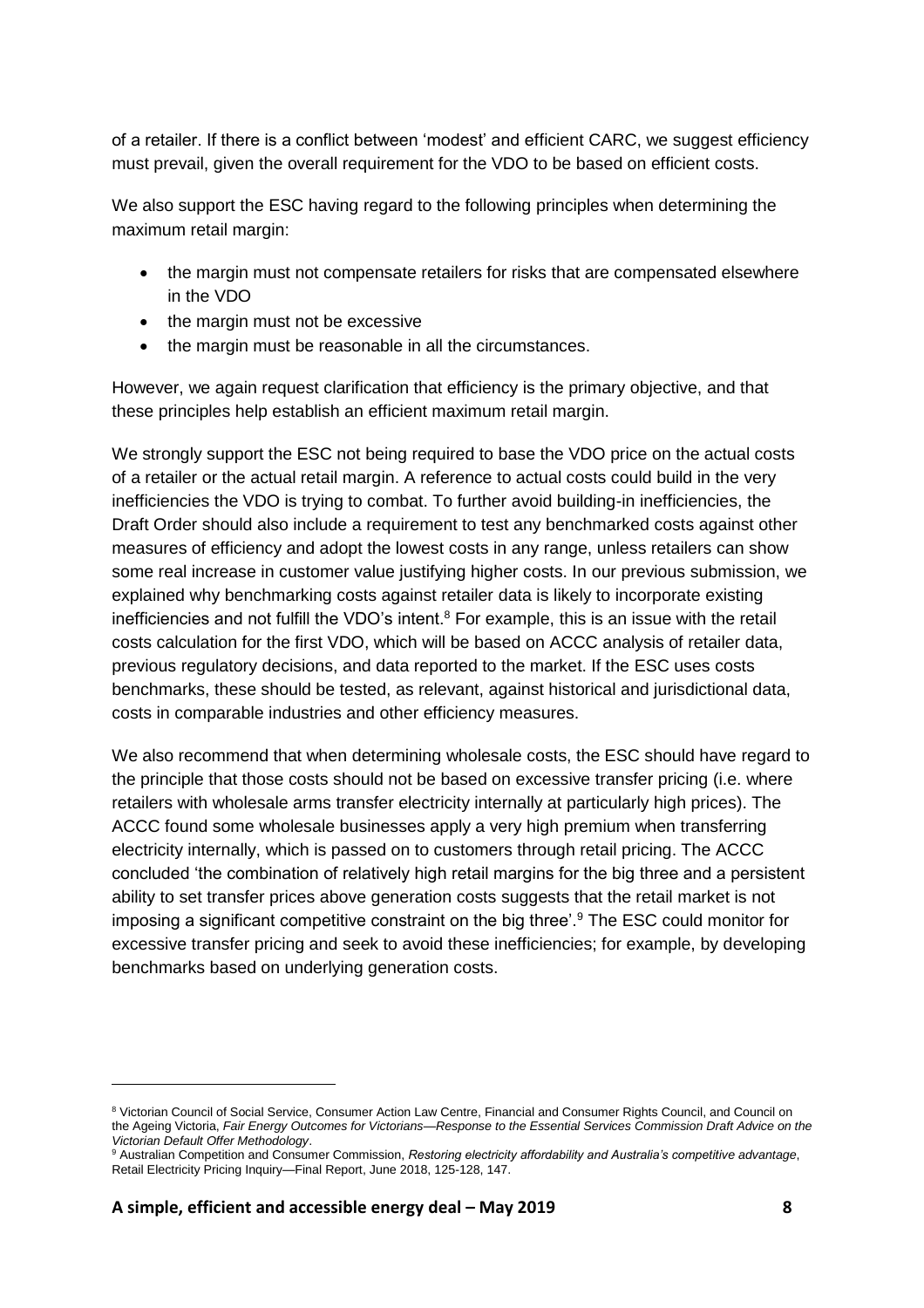## <span id="page-8-0"></span>**Monitor the VDO**

#### **Recommendation**

Fund the ESC to monitor the VDO to ensure its objective is being achieved.

The VDO's introduction is an important initiative of the Victorian Government to ensure greater fairness for energy customers, particularly those facing vulnerability or disadvantage. The ESC requires specific funding to monitor the impact of the VDO, to ensure the VDO's objective is being achieved, and to identify the VDO's impact on energy outcomes for Victorians. This funding should enable the ESC to monitor matters such as retail costs and margins in Victoria, price ranges, offers priced higher or lower than the VDO, and the number of customers receiving the VDO.

Monitoring the impact of this important initiative is pivotal to delivering a fairly priced and efficient VDO.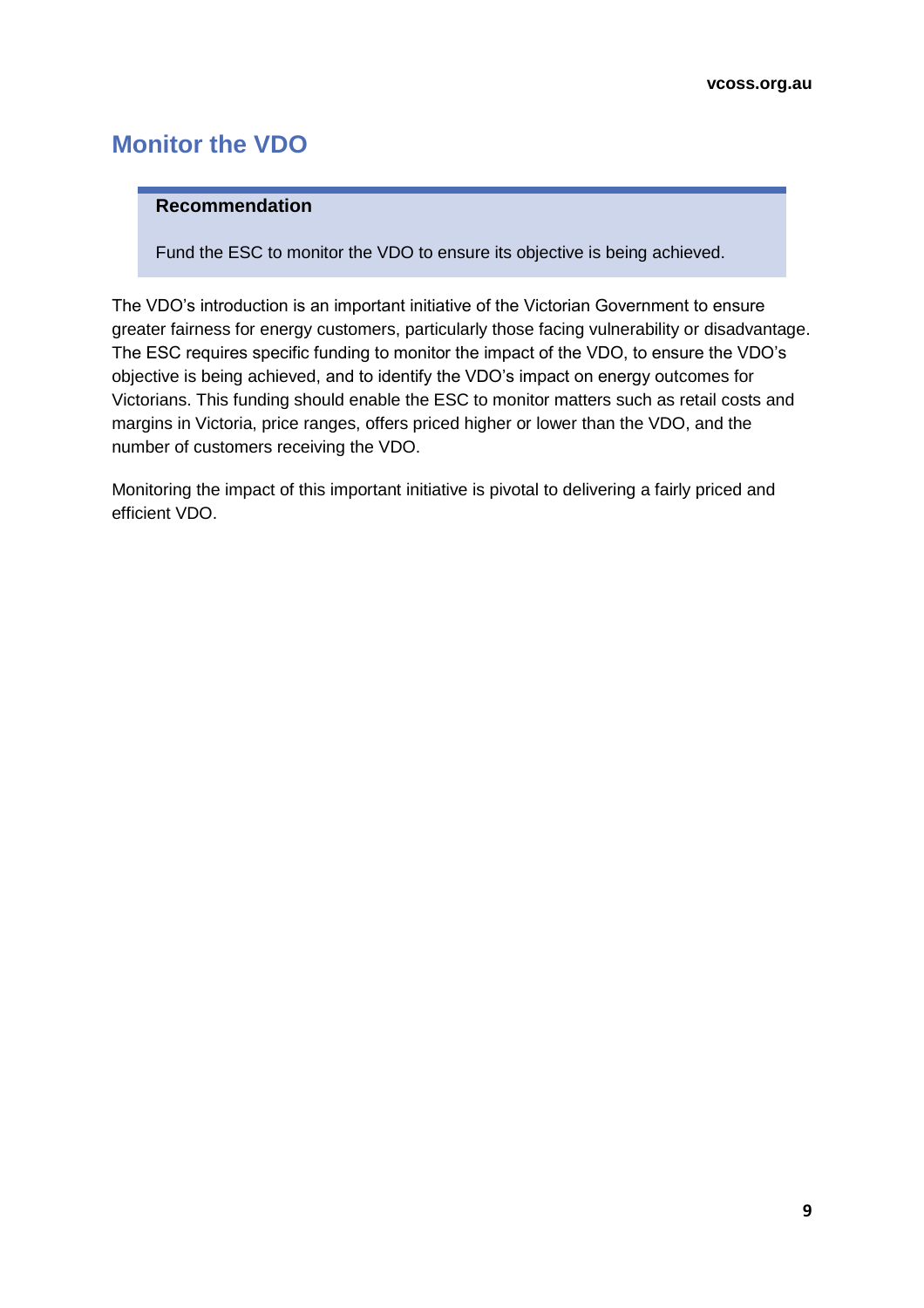## <span id="page-9-0"></span>**Ensure the VDO is available to all Victorians**

To safeguard consumers unable or unwilling to engage in the electricity market, the VDO needs to be available to all Victorians. The Victorian Government should therefore ensure all retailers are obliged to offer the VDO, and that customers in embedded networks are protected by the VDO.

### <span id="page-9-1"></span>**Require all retailers to offer the VDO**

#### **Recommendation**

Require all energy retailers to offer the VDO to any customer who requests it.

VCOSS and community partners reinforce our previous recommendation for all retailers to be obliged to offer the VDO to any customer who requests it. If this cannot be achieved by 1 July 2019, we urge the Victorian Government to ensure a universal obligation to offer the VDO applies from 1 January 2020.

People facing vulnerability or disadvantage are likely to be excluded from the VDO and pay higher prices if only a residual group of retailers is obliged to offer the VDO (i.e. the 'financially responsible' retailer that most recently supplied the residence, or one of the 'big three' retailers<sup>10</sup> in the case of new connections). It is very difficult to identify who these retailers are, especially when people move home and are under pressure to connect power as soon as possible, or are facing difficult life circumstances. Complaints to the Consumer Action Law Centre indicate retailers often fail to provide this information when they reject a person for energy supply. The process can involve multiple, stressful enquiries and considerable time and effort.

In addition, the Victorian Government must ensure people are effectively transitioned to the VDO upon its implementation. There are many people in the community who are not currently on standing offers, but are paying high rates, equivalent to standing offer rates. These include customers whose discounts or 'benefit periods' have expired. People paying these excessive prices need to be able to easily switch to the VDO with any retailer they approach.

The VDO can be viably offered by all retailers. As the ESC notes, Victorian retailers have capacity to absorb significant additional customers.<sup>11</sup> The VDO is not intended to be the

<sup>&</sup>lt;sup>10</sup> That is, AGL, Origin Energy and EnergyAustralia.

<sup>11</sup> Essential Services Commission, *Victorian Default Offer to apply from 1 July 2019*, Draft advice, 8 March 2019, 47.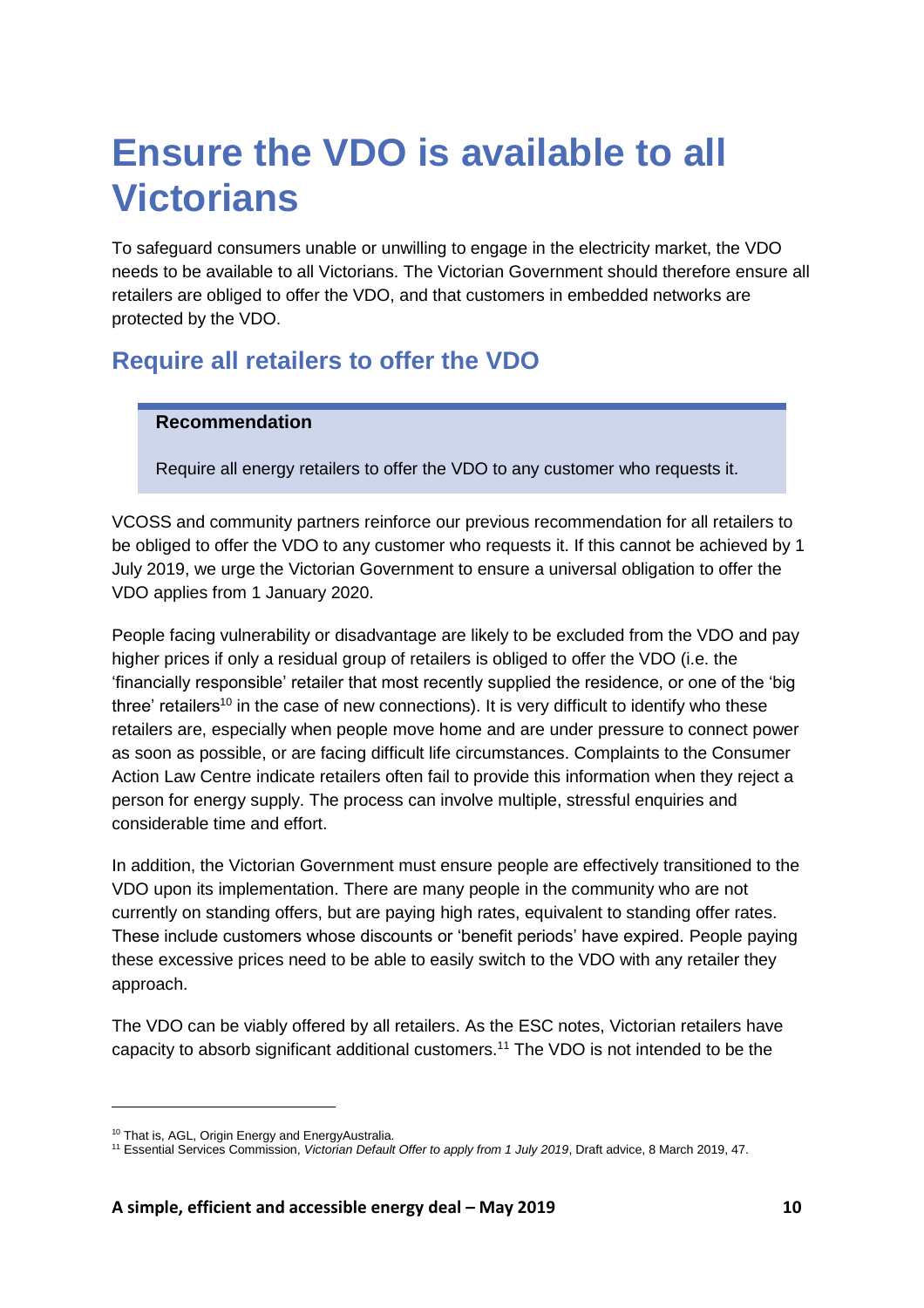lowest priced offer from a retailer, and is designed to accommodate the costs of serving a broad range of customers. It is priced at an efficient level that assumes there is 'sufficient capacity in the market to service all Victorian customers should they wish to enter a VDO contract for the supply of their electricity'.<sup>12</sup>

### <span id="page-10-0"></span>**Set the VDO as the price cap for embedded networks**

#### **Recommendations**

Cap energy prices in embedded networks at the level of the VDO for the local distribution zone, and enforce the price cap.

Provide embedded network customers with at least the same consumer protections as customers purchasing energy from licensed retailers.

We understand that under clause 5 of the Draft Order, the VDO will act as the price cap for Victorian embedded networks.<sup>13</sup> We strongly support this. The Victorian Government should ensure the price cap takes effect in practice, and that an enforcement regime is established to ensure all embedded network customers are protected.

Currently, embedded network operators are able to set prices up to the level of the standing offer of the 'local area retailer' (which is always one of the big three retailers). Households in embedded networks are often unable to choose an alternate energy retailer on the open market, so are left with no choice but to pay some of the highest energy prices in Victoria.

Embedded networks have been overcharging people for too long. People are struggling with excessive pricing, and excessive and unexplained fees and charges. These issues have been frequently raised with Consumer Action Law Centre's caseworkers over the last five years, indicating systemic issues. In order to protect people in embedded networks it is essential the VDO becomes the standing offer price provided by local area retailers.

Capping embedded network pricing at the level of the VDO gives effect to the Victorian Government's decision to change price caps for embedded networks, so that they are 'consistent with what a consumer with access to retailer choice could expect to pay through market offers.'<sup>14</sup>

 $12$  Ibid 11.

<sup>&</sup>lt;sup>13</sup> 'While most Victorian customers buy their electricity from a licensed energy retailer, some customers buy from an embedded network − also known as an 'exempt seller' or 'on-seller'. An embedded network is a private electricity network that supplies homes or businesses within a specific area – such as an apartment building, shopping centre, caravan park or retirement village. Embedded networks are connected to the wider electricity network. Usually, the embedded network operator buys electricity in bulk from this connection, and then on-sells it to customers inside the embedded network, though there may be other arrangements too.' See Energy and Water Ombudsman Victoria, 'Embedded networks', [https://www.ewov.com.au/companies/embedded-networks.](https://www.ewov.com.au/companies/embedded-networks)

<sup>14</sup> Department of Environment, Land, Water and Planning, *Review of the Victorian Electricity Licence Exemptions Framework— Final Position Paper,* 2017, 18.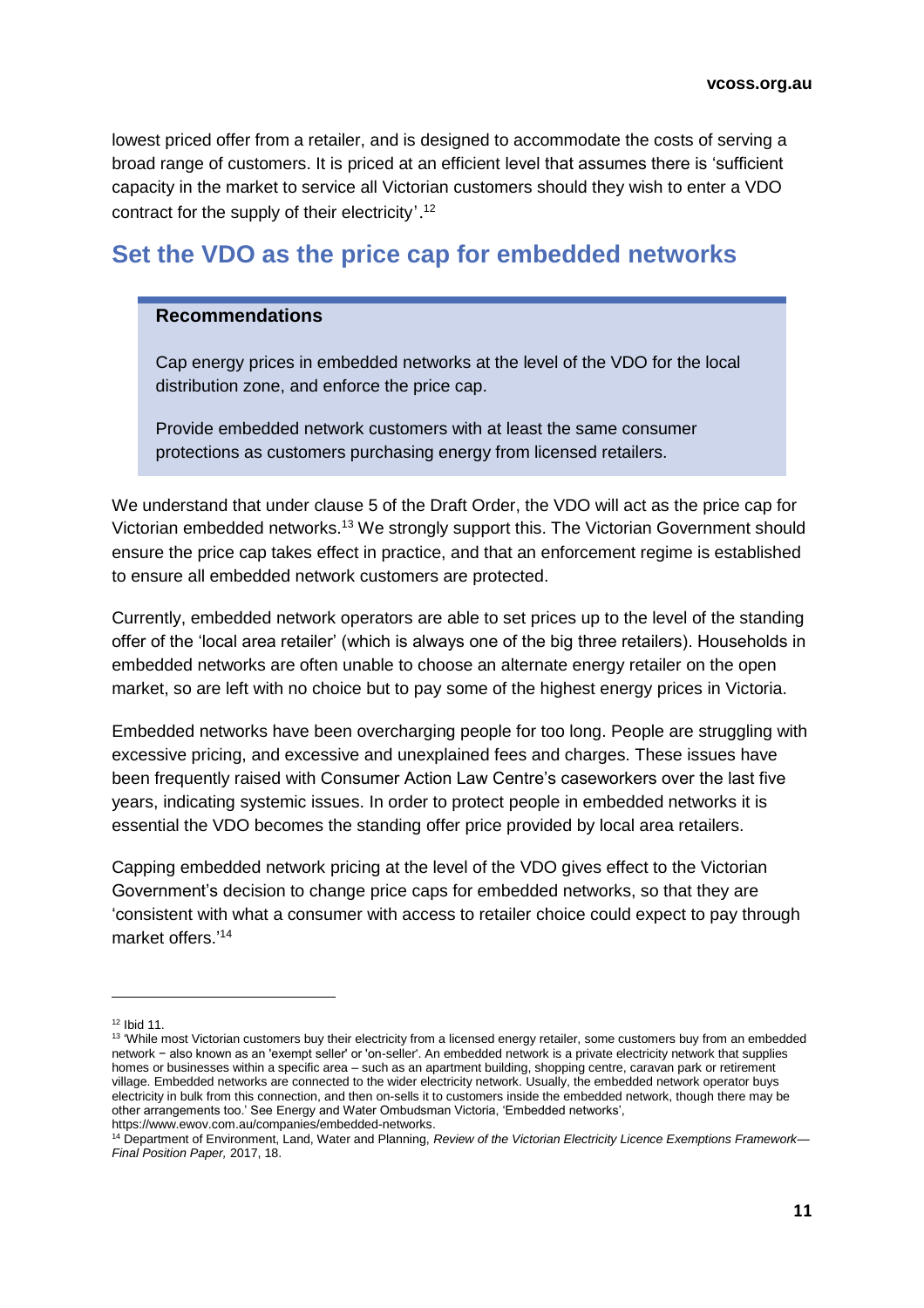The recent consumer protection changes for embedded network customers are a significant step in the right direction but do not go far enough. The Victorian Government and the ESC need to develop a comprehensive plan to ensure all energy customers have appropriate protections. In particular, it is unacceptable that embedded network customers are entitled to less assistance than other customers when they are facing serious difficulty paying energy bills.<sup>15</sup> It is also unacceptable that there remains no effective enforcement regime for embedded network regulation, despite ACCC recommendations for such.<sup>16</sup> As a result, the Energy and Water Ombudsman Victoria (EWOV) may face difficulty ensuring all embedded network operators comply with the new requirements to join EWOV and respond to complaints. These issues will only grow as large energy retailers purchase embedded network businesses, or actively encourage others to set up embedded networks.<sup>17</sup>

<sup>15</sup> See comments on exclusion of some Tailored Assistance requirements in VCOSS and Consumer Action Law Centre, *Submission—Energy Retail Code obligations for exempt sellers under the General Exemption Order 2017: Draft Decision,*  2018, available at[: https://consumeraction.org.au/wp-content/uploads/2018/08/180810-VCOSS-CALC-SUB-draft-decision.pdf.](https://consumeraction.org.au/wp-content/uploads/2018/08/180810-VCOSS-CALC-SUB-draft-decision.pdf) <sup>16</sup> See Australian Competition and Consumer Commission, *Restoring electricity affordability and Australia's competitive advantage*, Retail Electricity Pricing Inquiry—Final Report, June 2018, 327 (recommendation 46). Victoria should adopt recommendation 46 into its regulatory framework and apply appropriate penalty levels to embedded networks. <sup>17</sup> For example: https://theurbandeveloper.com/articles/energyaustralia-enters-embedded-network-market;

[https://www.heraldsun.com.au/business/origin-energy-buys-apartment-building-utility-provider-oc-energy/news](https://www.heraldsun.com.au/business/origin-energy-buys-apartment-building-utility-provider-oc-energy/news-story/d099db434e612dcb72d4da3add7bab33)[story/d099db434e612dcb72d4da3add7bab33.](https://www.heraldsun.com.au/business/origin-energy-buys-apartment-building-utility-provider-oc-energy/news-story/d099db434e612dcb72d4da3add7bab33)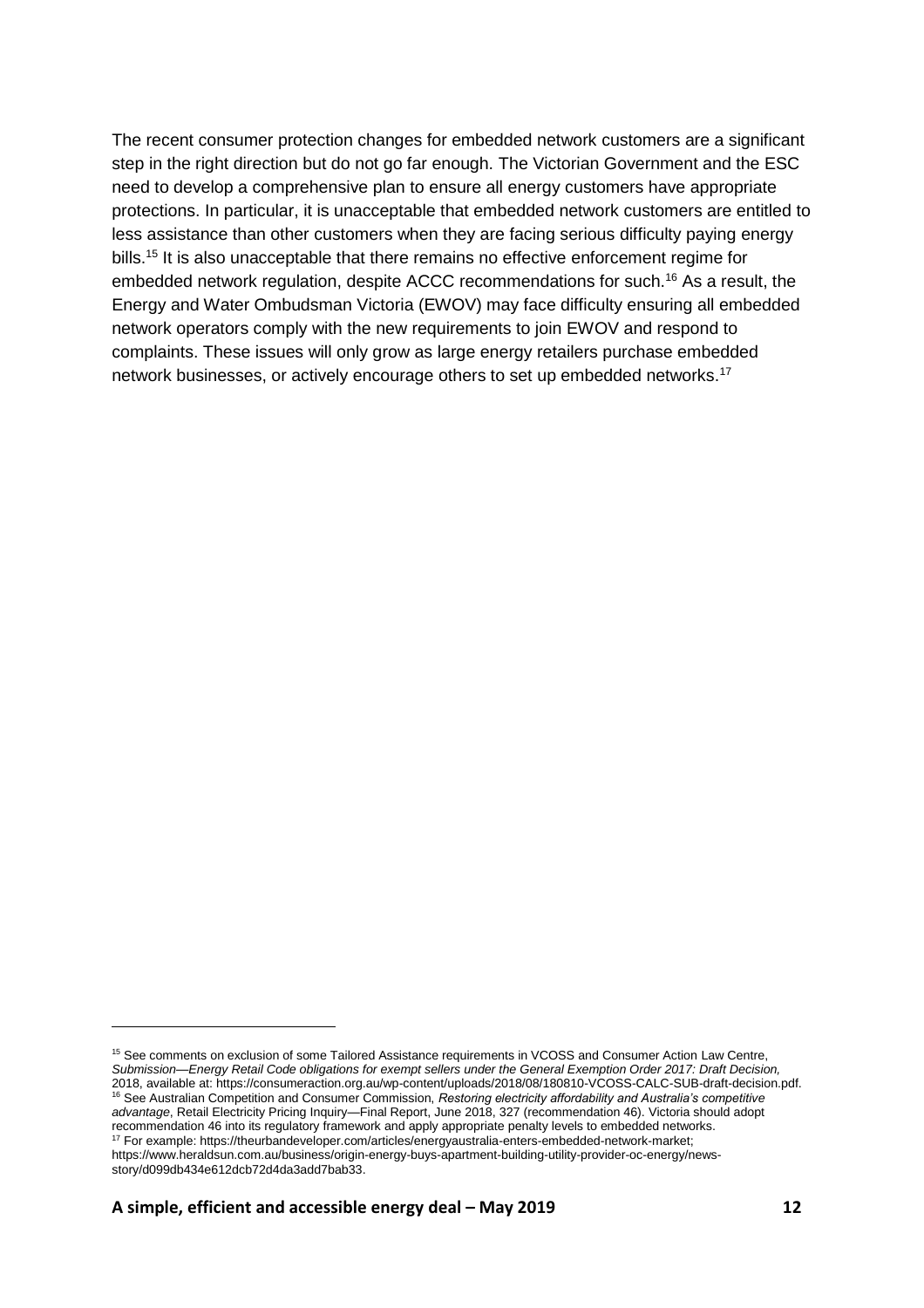## <span id="page-12-0"></span>**Help people understand the VDO**

## <span id="page-12-1"></span>**Ensure the VDO is simple and avoid multiple VDOs**

#### **Recommendation**

Prevent the proliferation of multiple VDOs within distribution zones and within and among retailers, and require retailers to use standardised terminology to describe the VDO.

It is imperative the VDO is a simple, clear default option, or it will become just another energy offer that people cannot identify, assess or understand. It is concerning that the Draft Order provides that the ESC will be able to set the *prices or maximum prices* a retailer may charge under a VDO/standing offer, and the manner in which those prices may be charged (clause 9). This could allow the proliferation of multiple, differently priced VDOs within distribution zones and among and within retailers, undermining government's intent to 'provide a simple, trusted and reasonably priced electricity option that safeguards consumers unable or unwilling to engage in the electricity market'. A confusing array of VDOs will not fulfill the VDO objective, and will make it effectively impossible for the VDO to act as a comparator for lower or higher priced offers. The Victorian Government should therefore reconsider clause 9 of the Draft Order.

The Victorian Government should also consider the objectives of simplicity and trust when determining whether there should be separate flat and time-of-use tariffs for the VDO from 1 January 2020. At this stage, we are not in a position to assess whether separate tariffs are in consumers' interests, and request the Victorian Government monitors the first VDO to determine whether there is any consumer disadvantage from a VDO with a flat tariff only.

To further ensure simplicity and clarity, retailers should be required to use standardised, consistent terminology to describe the VDO, and should not be able to apply their own 'branded' descriptions to the offer. This will enable better identification of the VDO among retailers' offers and provide a clearer reference point for lower or higher priced offers.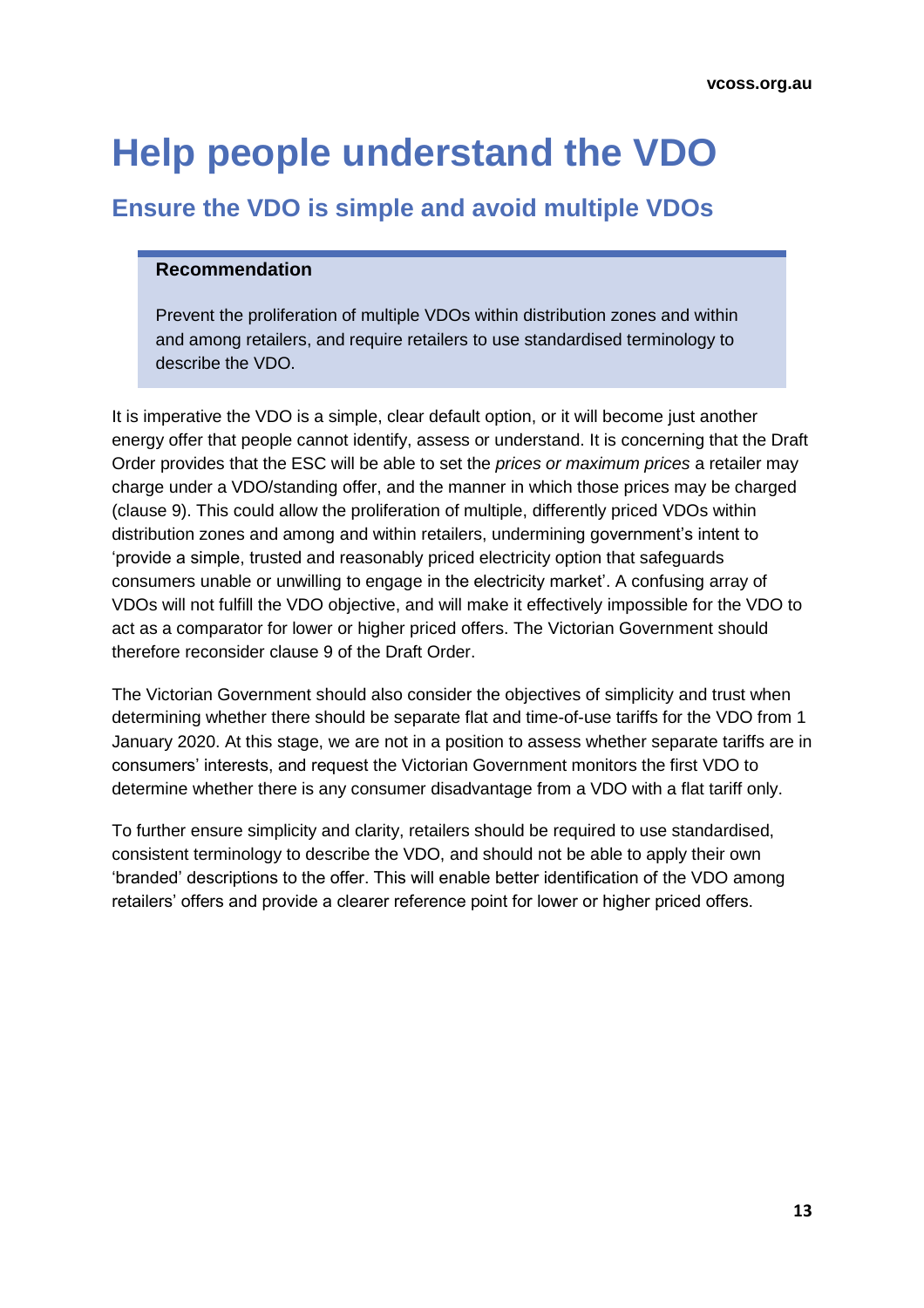## <span id="page-13-0"></span>**Manage the risks of higher priced offers**

#### **Recommendations**

For offers priced above the VDO, require retailers to disclose the VDO's availability, and how the higher pricing compares to the VDO price.

Reach agreement with energy retailers to switch customers to the VDO (or adjust pricing to VDO level) where customers entered into offers priced above the VDO prior to 1 July 2019.

The Victorian Government proposes that retailers will have to disclose how any discount or other benefit compares with the VDO, based on average household consumption of 4000 kWh per year. We support this requirement, but it is necessary for the Victorian Government to take further steps to address the complex retailer tactics that will remain in the market after the VDO's introduction. Many Victorians are likely to be paying excessive market offer rates, given the deliberate complexity and confusion built into the market over the years since deregulation. Regardless of whether someone accesses a new market offer or not after the VDO's introduction on 1 July 2019, they should be protected by the new independently set price.

The Victorian Government must go further to protect consumers. First, all advertising for electricity offers that could in any way cost more than the VDO (through any consumption profile applied to the tariff structure on offer) should transparently disclose that the VDO is available, and how the price of the higher offer compares to the VDO price. It should also state that the VDO is a fair and independently set price available to every Victorian household. It should not be possible for households to inadvertently take up a higher priced offer, or default onto such an offer, without actively making a decision not to take up the VDO's protection.

Second, the Victorian Government must address legacy offers (those contracted before 1 July 2019), conditional discounting, misleading discount rates and expired benefit periods. For example, people currently on a '40%' pay-on-time discount off a legacy inflated base rate could well be paying more than the VDO. The new clear advice entitlement and 'best offer' notifications on bills will be noticed and utilised by some, but there is a risk the majority of people will not be aware of the VDO or other new protections.

Consistent with the VDO objective and the Thwaites report principles,<sup>18</sup> the VDO must safeguard consumers unable or unwilling to engage in the market, and ensure they pay a fair price for their essential service. To achieve this, the Victorian Government can reach an agreement with energy retailers to switch customers to the VDO (or adjust pricing to VDO

<sup>&</sup>lt;sup>18</sup> P Faulkner, T Mulder and J Thwaites, *Independent Review of the Electricity and Gas Retail Markets in Victoria, 2017, 51.*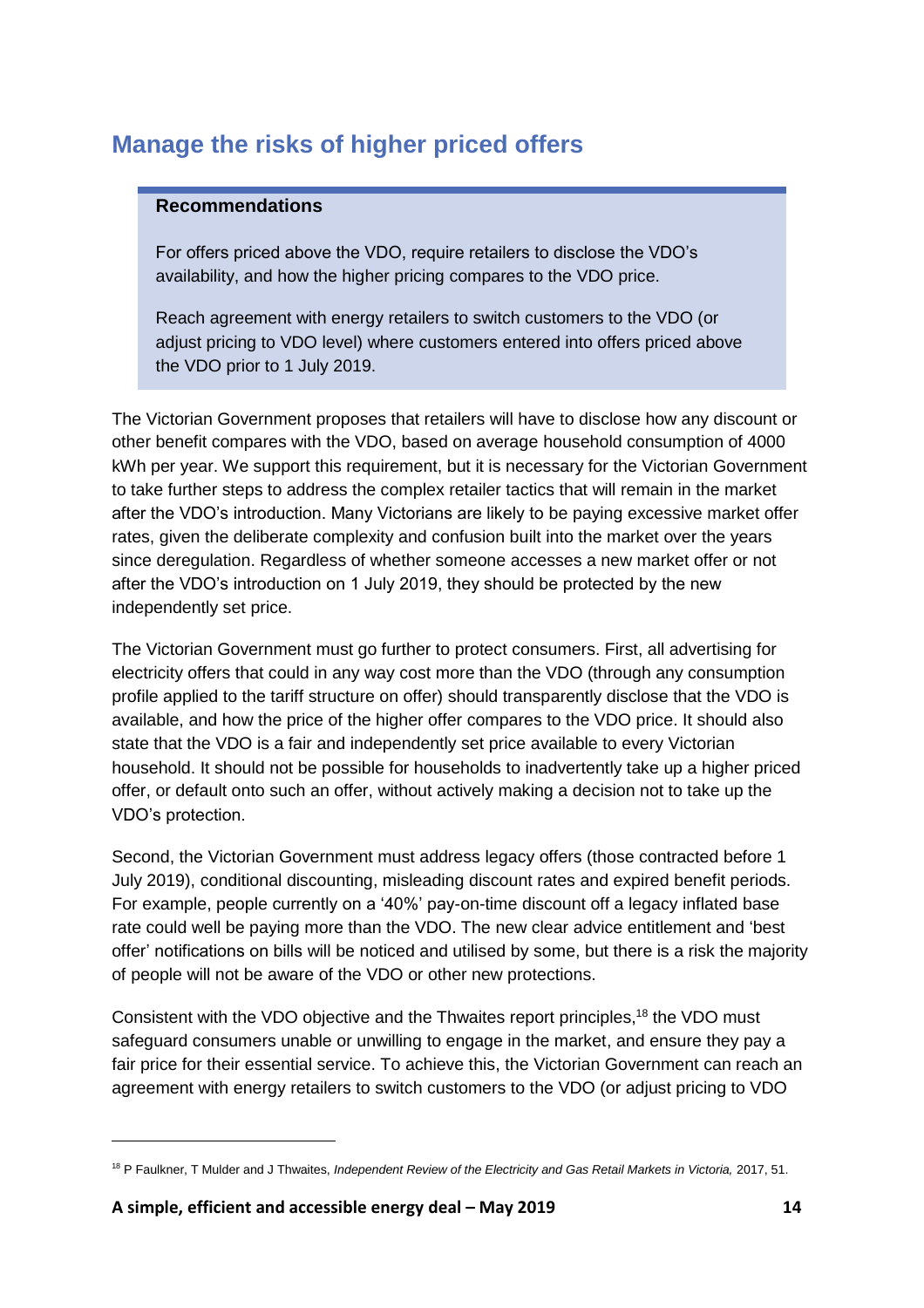level) where customers entered into offers priced above the VDO prior to 1 July 2019. People paying more than the VDO post-1 July 2019 should only be those who actively opt-in to such offers.

### <span id="page-14-0"></span>**Fund a government and community information campaign**

#### **Recommendation**

Fund an ongoing government and community information campaign to promote the VDO, including a government VDO information sheet with energy bills.

The introduction of the VDO provides an important opportunity for the Victorian Government to emphasise its reforms to make energy prices fairer and more affordable, and inform the community about how they can access these fairer prices.

The VDO requires a comprehensive government information campaign, to deal with the level of confusion, complexity and mistrust in the energy market. For the VDO to operate as a safeguard measure, it must be widely known and understood. The Victorian Government should establish an ongoing information campaign, and provide funding to community organisations to inform people about the VDO and assist them to access it.

The Draft Order requires retailers to include information in energy bills about how customers can access the VDO. While we support this measure in general, it requires consultation to determine how it can work best for customers. Given people will receive 'best offer' notifications on bills from 1 July 2019, customers may be confused if even more information appears on their bill, and further trust may be lost if information about the VDO is not presented in a clear and reliable way. The Victorian Government should investigate including its own VDO information sheet with the bill, as a separate leaflet. It is important VDO information be in a 'government voice', authoritative and clearly distinguishable from retailer communications and branding, given low levels of trust in energy retailers. This will increase the VDO's credibility in the eyes of the community.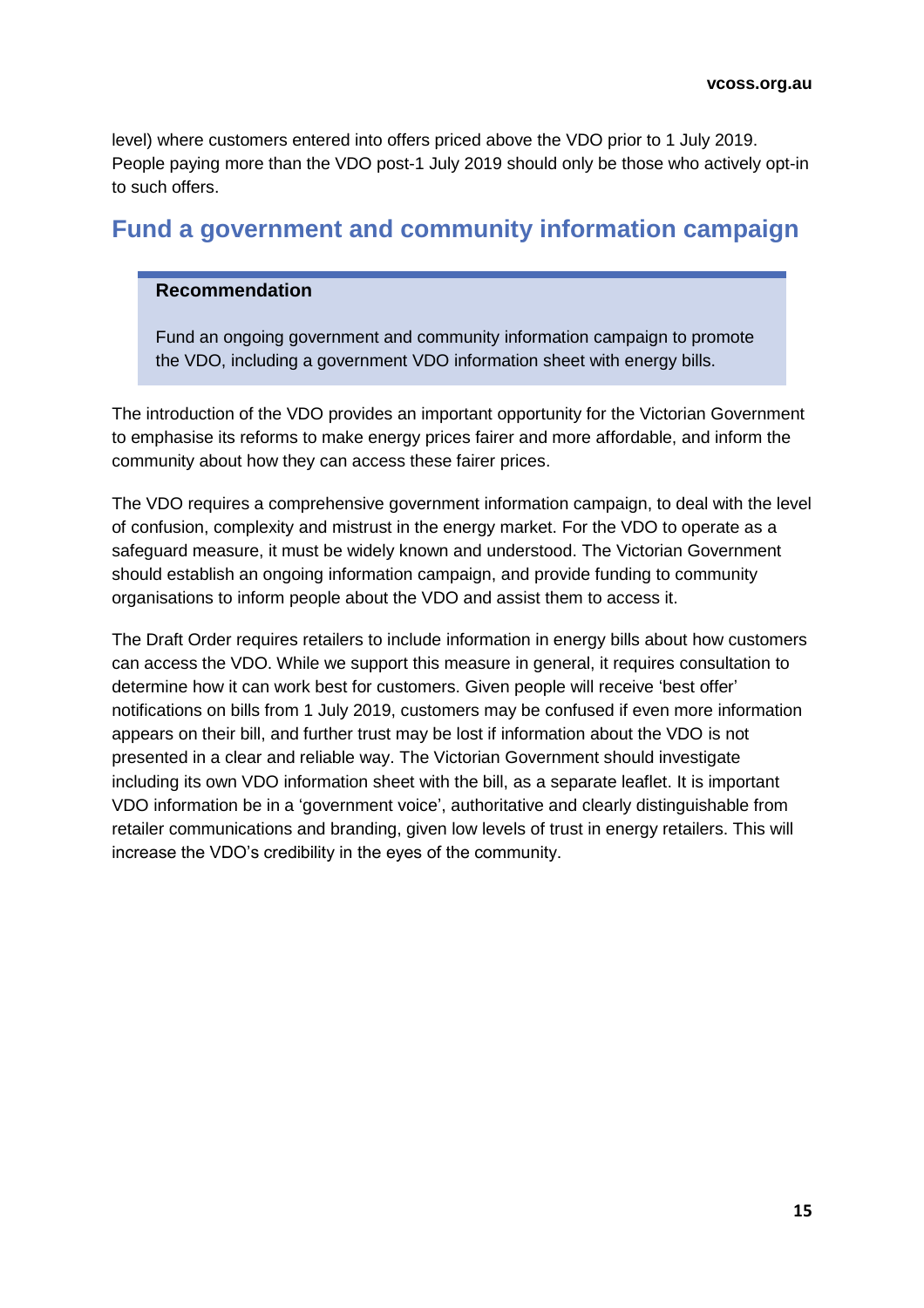## <span id="page-15-0"></span>**Prevent the VDO being undermined**

## <span id="page-15-1"></span>**Preclude inappropriate VDO reviews**

#### **Recommendation**

Ensure VDO price determinations can only be subject to judicial review, and fund community organisations to participate in review processes where necessary.

It is our understanding that the Draft Order (and other Victorian law) will allow for judicial review but not merits review of VDO price determinations. We strongly support this, and request the Victorian Government clarifies that this limitation will in fact apply. It is essential that industry does not have an opportunity to unreasonably obstruct fair pricing decisions that are in the interests of Victorians.

The abolition of Limited Merits Review for network pricing has removed a power imbalance between retailers and consumer representatives. There were a number of problems with Limited Merits Review. Of most concern was that networks were able to utilise their considerable resources to mobilise expensive legal professionals to undermine regulator decisions, by cherry picking the aspects they disliked and leaving others in their favour to gain extra profit.<sup>19</sup> This resulted in the public paying more than necessary (when announcing the abolition, the Federal Government gave a figure of \$6.5 billion or more).<sup>20</sup> This eroded trust amongst consumers and advocates that engaging in regulatory pricing decisions would actually lead to fair prices. We support the Victorian Government avoiding this situation in retail price regulation, by precluding merits review.

To ensure price regulation produces a fair price for households, community groups must have the ability to engage in appropriate judicial review processes where necessary. Our organisations have generally supported the ESC's draft advice on the VDO methodology and have confidence in the regulator's ability to determine a fair price into the future. If a situation arises where a regulator's decision is not in the interests of consumers, or it is necessary for consumer groups to intervene where the ESC is challenged by industry, it is important that consumer groups have adequate resources and standing to participate.

Consumer Action Law Centre and the Consumer Utilities Advocacy Centre released a report in 2011 detailing the barriers to participation in merits review, including the significant financial resources required to participate effectively, short timelines, a lack of access to

<sup>19</sup> Consumer Utilities Advocacy Centre and Consumer Action Law Centre, *Policy Report: Barriers to Fair Network Prices,* 2011, available at: [https://consumeraction.org.au/policy-report-barriers-to-fair-network-prices/.](https://consumeraction.org.au/policy-report-barriers-to-fair-network-prices/)

<sup>&</sup>lt;sup>20</sup> The Hon. Josh Frydenberg MP, Abolition of LMR to Reduce Pressure on Energy Prices—Media Release, 2017, available at: [http://www.environment.gov.au/minister/frydenberg/media-releases/mr20170810a.html.](http://www.environment.gov.au/minister/frydenberg/media-releases/mr20170810a.html)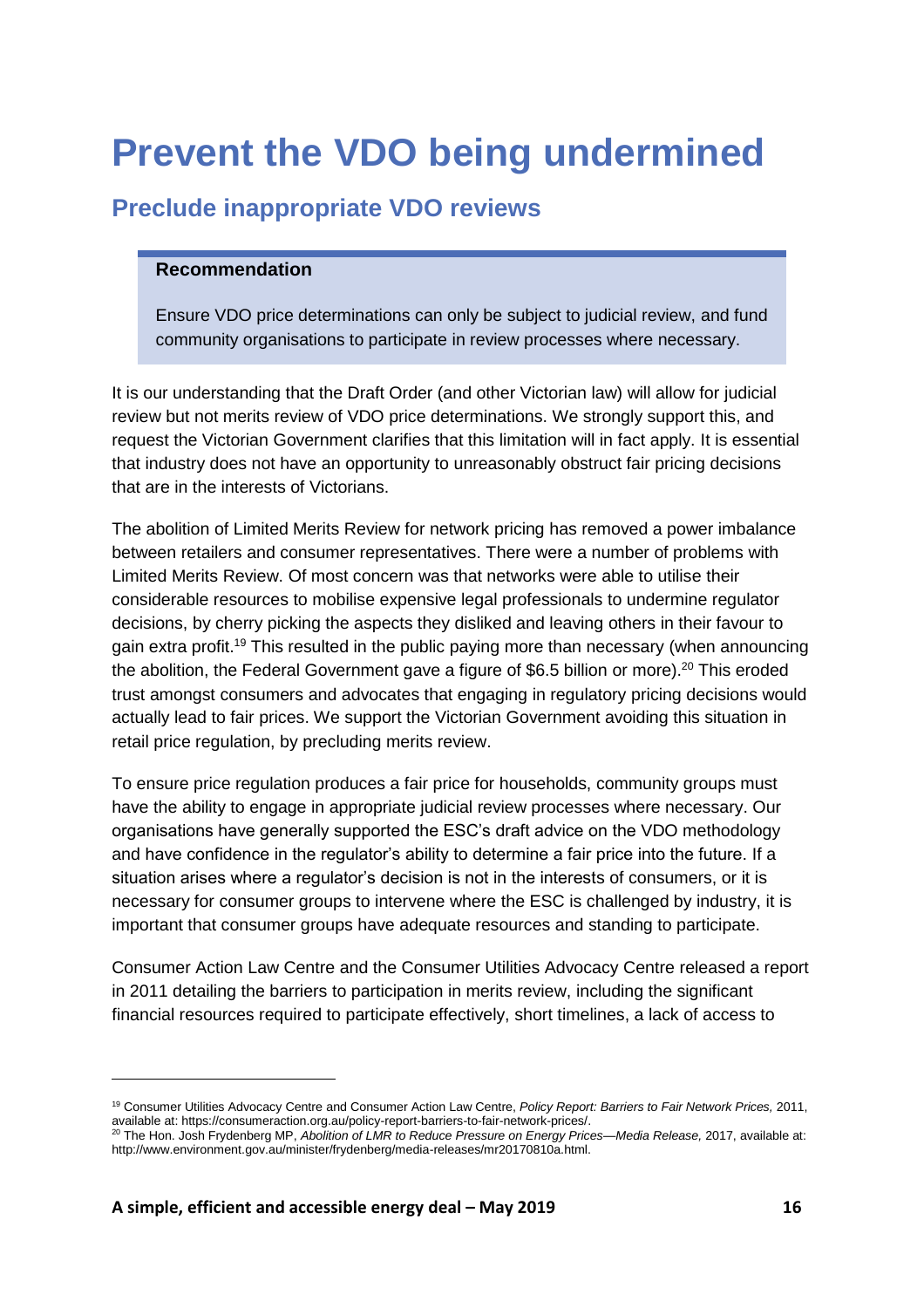factual information, and the risk of costs orders against community groups.<sup>21</sup> The Victorian Government can ensure similar issues do not arise in the VDO process, including by setting aside funds for community organisations, which can be accessed independently where it is necessary to intervene in reviews in the interests of Victorians. This will help to correct the power imbalance between consumer groups and industry.

### <span id="page-16-0"></span>**Ensure price variations benefit consumers**

#### **Recommendation**

Require any variations to VDO prices to satisfy the methodology for VDO price determinations, and monitor for circumstances where it would be appropriate to lower the VDO price.

Ultimately, it is Victorian households that face the costs or benefits of price changes. It is reasonable that the ESC be able to vary the VDO price during a regulatory period under some defined circumstances. There are many variables in the energy market and not all events that determine a 'fair' price can be predicted. Addressing such changes as soon as possible may avoid greater bill shock or alleviate payment difficulty earlier.

As stated above in this submission, we support the methodology for determining the VDO price under clause 11 of the Draft Order. The Order in Council must make it clear that any VDO variation must also satisfy this methodology to avoid efficient pricing being undermined, and 'cherry picking' of decisions by industry.<sup>22</sup>

It is essential the Victorian Government ensures under sub-clause 12.4 that community groups are consulted before any potential variation causing a price rise, as this will likely result in bill shock or cause payment difficulty.

The Victorian Government should also ensure there are measures to support people whose payment difficulty is compounded wherever a significant price rise occurs. Energy is an essential service, important for health, wellbeing and social participation. While industry should now be compliant with the payment difficulty framework in Victoria, complementary government support will ensure fewer Victorians face the consequences of underconsumption, <sup>23</sup> or face disconnection from an essential service because of a price rise. Improving the energy efficiency of public housing is one example of where proactive work could begin today. Additional grants or indexing the Utility Relief Grant cap to VDO price changes may be another effective proactive reform.

<sup>21</sup> Consumer Utilities Advocacy Centre and Consumer Action Law Centre, *Policy Report: Barriers to Fair Network Prices,* 2011, available at: [https://consumeraction.org.au/policy-report-barriers-to-fair-network-prices/.](https://consumeraction.org.au/policy-report-barriers-to-fair-network-prices/)

 $22$  Ibid.

<sup>23</sup> See Victorian Council of Social Service, *Power Struggles: Everyday Battles to Stay Connected*, 2017.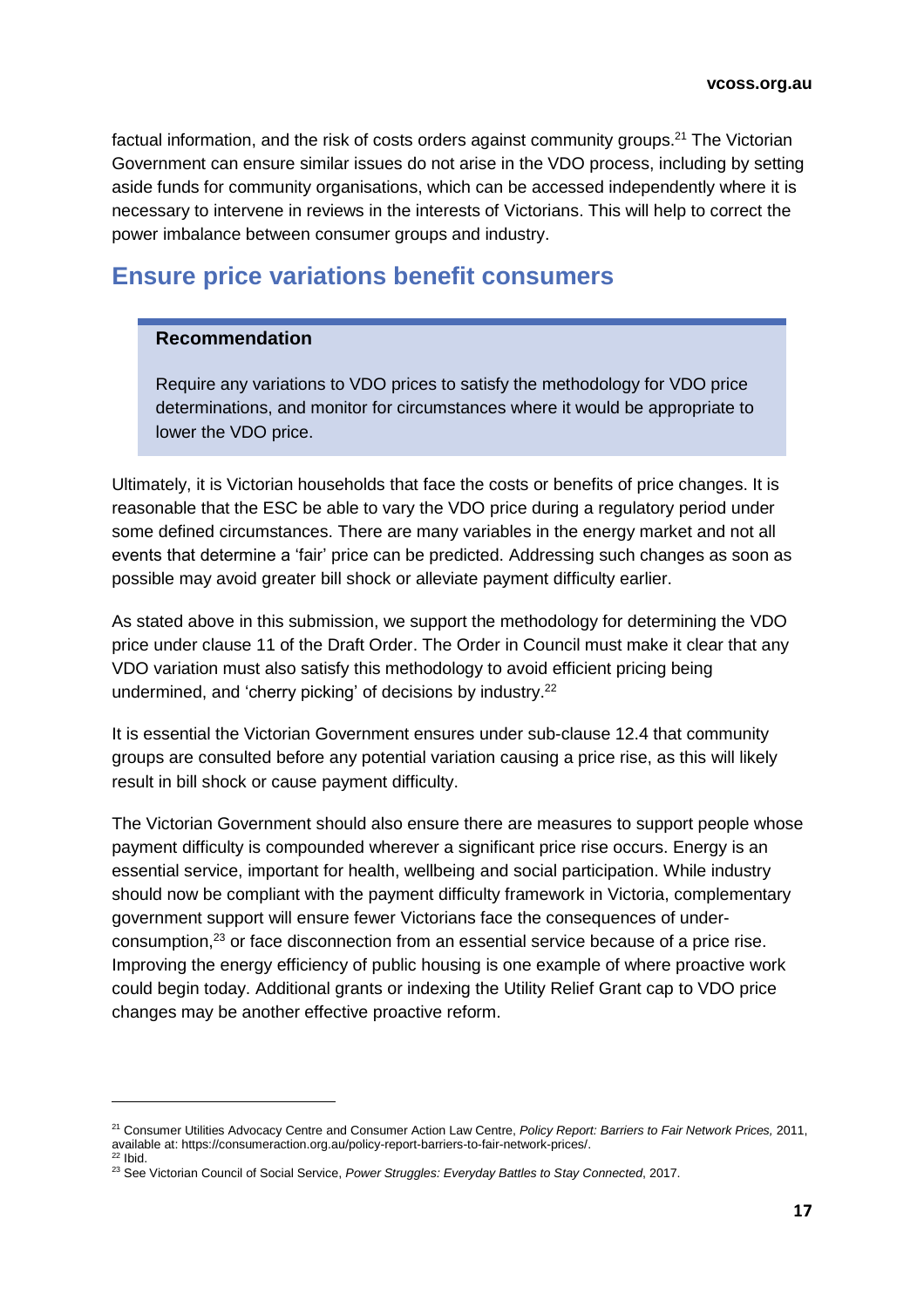The ESC and the Victorian Government must also monitor for circumstances where it is appropriate to lower the VDO price because forecast costs were too high. A 'true up' or dividend of savings should be passed through to consumers as soon as possible, including any savings already made by businesses. Businesses should not keep a windfall of additional payments where the actual costs are lower than what was forecast as fair. Refunded or lower ongoing energy costs would assist Victorians struggling to make ends meet, and allow more opportunity to overcome payment difficulty.